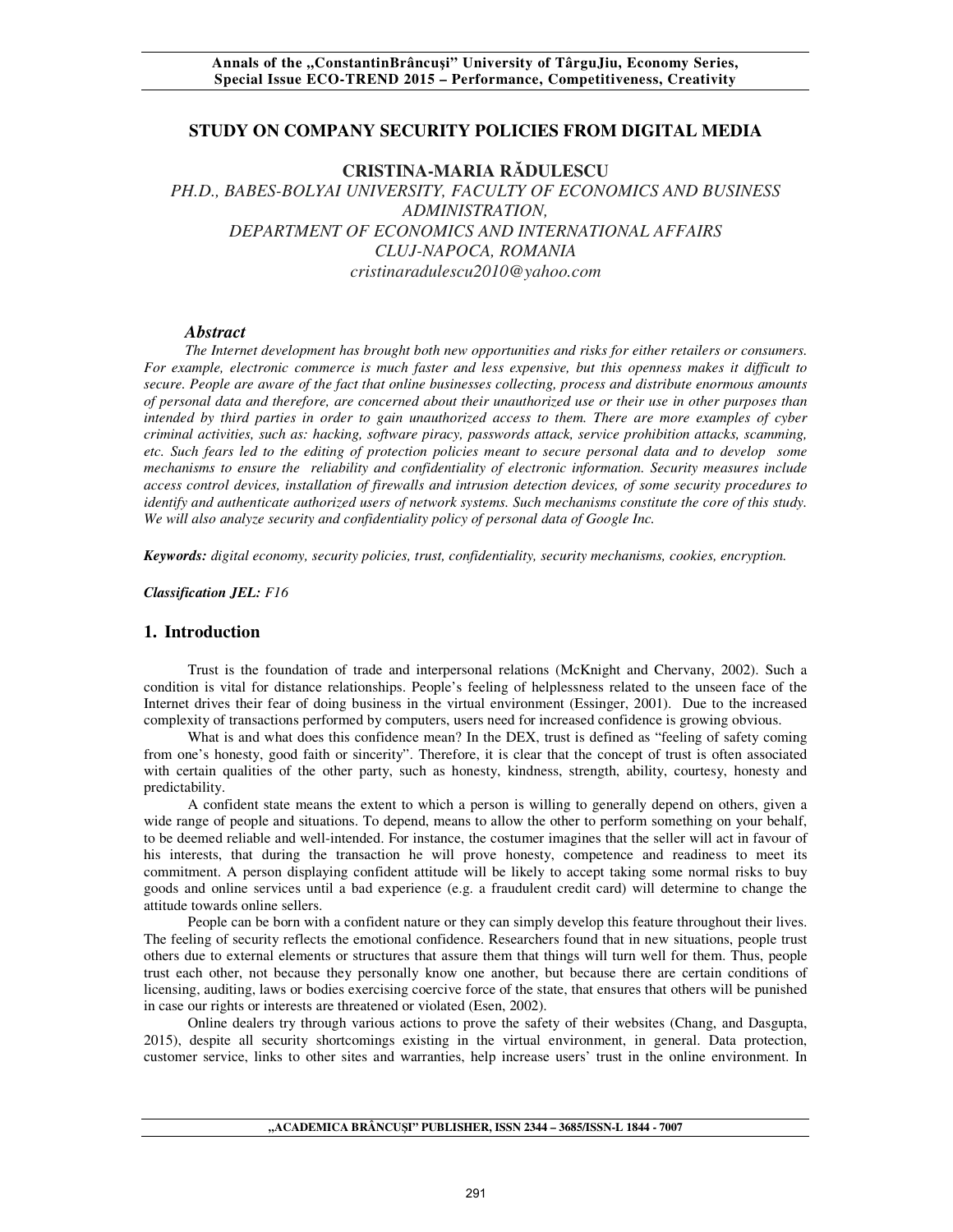#### **Annals of the "ConstantinBrâncuşi" University of TârguJiu, Economy Series, Special Issue ECO-TREND 2015 – Performance, Competitiveness, Creativity**

particular, interaction with consumers (Brandt, 2011) will make them believe that the trader is benevolent, competent, honest and predictable and will facilitate the purchase process, is cooperative, ready to share information and have more confidence in the online environment. Links to other well-established sites also have a positive impact on the users' confidence.

## **2. Mechanisms to ensure security in the digital media**

Further we will make a brief presentation of the mechanisms through which is being tried the ensuring of security in online environment.

## **2.1.Encryption**

Encryption is the process of changing the message so as to hide its original content and make it very difficult to read without knowing the corresponding mechanism (the key). Encryption has become an essential technology (Stallings, 2002) in insuring protection of personal and confidential data in an open network (Jay and Hamilton, 2003). On the other hand, decryption is the reversed process, by which encrypted data are brought to their intelligible form. These two processes can be made in two ways:

- private key system(or symmetric algorithms);

- public key system (or asymmetric algorithms).

**2.1.1 The Private Key System** is the most widely used method of data encryption using a single key both for encrypting and decrypting. Using this system, the sides agree on one key before starting the electronic transaction and it is very important for them to keep confidentiality regarding that key. The two advantages of this system are that it is cost-effective and much faster than the public key system. Among its disadvantages there is the fact that this key must be kept secret, because access to it will make messages become public. Private key unauthorized possessors may decrypt the message and can steal one of the sides' identity by means of sending false information to the other side. Another disadvantage consists in the need for separate keys of each pair of users on the network, fact that brings a significant increase in the number of keys as well as in the number of users, which obviously leads to their difficult management.

#### **2.1.2 The Public Key System**

Public key encryption uses a double-key algorithm with two different but mathematically associated keys – private and public. The private key must be kept secret and be recognized only by the rightful possessor. It must be made public, but associated with a certain possessor.

The advantage of this system is that it eliminates the key exchange specific to the private key system. The disadvantage consists in a difficult usage of the computing power required by this type of encryption which makes it less practical. Moreover, the public key systems are vulnerable to attacks with normal selected text and they are a bit expensive in usage.

In practice, a combination between private and public key systems is used to insure the guarantee of data confidentiality, because only the user's public can decrypt the secret key which in its turn is necessary for actual decrypting of the message.

## **2.2. Electronic certificates**

An electronic certificate is a document that usually contains a public key, the key holder's name and a digital signature (Murray, 2003) to authenticate the whole package. The main purpose of an electronic certificate is to confirm that the information on the certificate has been verified and certified as true and credible elsewhere. This may include the following: the sender's and the public key holder's name, the certificate expiry date, the serial number, etc.

### **2.3 Access control to systems**

Organizations involved in electronic marketing can insure protection confidentiality of electronic information from unauthorized access using identification numbers and user passwords.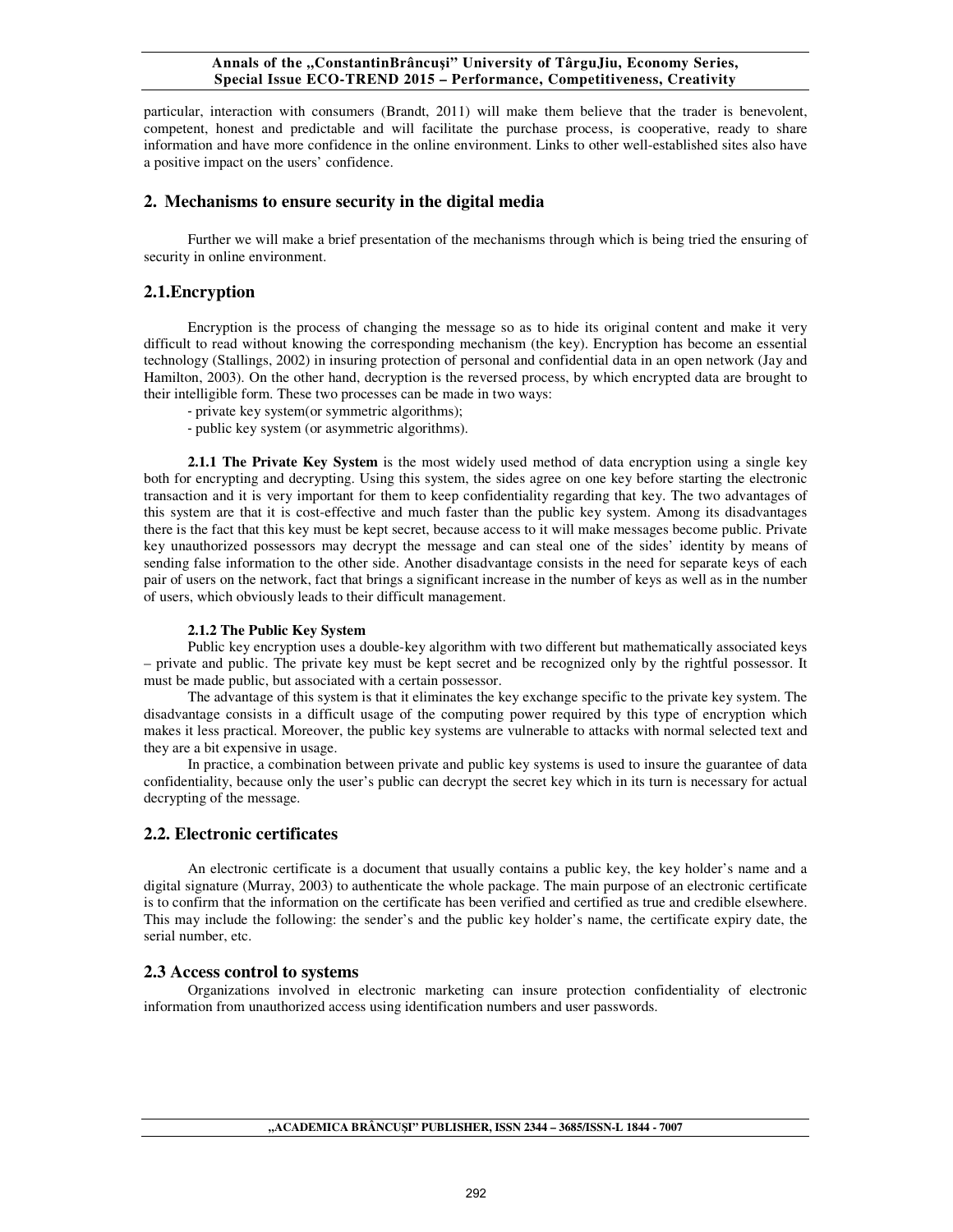# **2.4. Intrusion detection**

Although, generally considered that the outside world represents the greatest threat for online security, statistics show that a large percentage of intrusions come from organizations. The faster an intrusion is detected, the faster an attacker can be identified and removed from the system before producing substantial damage (Lo, 2003).

# **2.5. Protection walls (firewalls)**

A firewall is a device that prevents unauthorized users from accessing the system's network marketers (Hazari, 2000). Its implementation requires a certain level of experience. Hazari stated that: "we can think of firewalls as something similar to a nightclub guard. As a guard…the wall has a set of rules, similar to the guest list or a dress code that determine the data that should enter the system. Just like a guard posted at the club entrance, the wall is located at the entry point where the internet data are trying to enter your computer."

# **2.6. Secure Electronic Transactions (SET)**

Represents a security protocol that uses digital certificates and signatures to insure transactions, allowing parties in a transaction to confirm each other's identity (Chaffey, 2002). SET is incorporated into several payment options such as smart cards, digital cash and electronic checks in order to better secure payment systems and provides three key services (Gay, Charlesworth and Esen, 2007):

- a secure communication channel between the parties involved in a transaction;
- improved reliability by means of digital certificates and digital signatures;
- insured confidentiality by providing only relevant information to parties.

# **3. Mechanisms for ensuring privacy in the digital media**

The European Directive on privacy and electronic communications from  $2002<sup>1</sup>$ , aimed at protecting the fundamental rights and individuals, in terms of their personal information confidentiality. It offered new rules on confidentiality, security, data retention, use of cookies, spams, data traffic/ locations etc. The basic idea is this: any organization that collects, processes and stores personal individual data must follow some basic principles such as fair data processing only for the purpose they were collected, data accuracy, updating kept only as long as necessary, proper security and data transfer to countries not belonging to the European Economic Area, except for those which ensure adequate data protection means<sup>2</sup>.

Therefore, any person whose data have been processed has the right to access his personal data, to request correction, updating or deletion of holder's records<sup>3</sup>.

# **4. Consideration on Google security policy**

## **4.1. General information about Google**

**Google Inc**. is a US multinational corporation founded in 1998 by Larry Page and Sergey Brin, PhD at Stanford University, and provides a simple and quick method of finding information on the Web, with a database of over 8 billion web sites<sup>4</sup>. Its service offer include among others Internet search engines – Google, Google Earth, which provide satellite images of Earth, the Google Chrome browser, the open source operating system for mobile devices – Android, the e-mail – Gmail, Google Talk – instant messaging, Google Chrome OS operating system based on Linux kernel, Orkut and Google+ social networks, etc.

Google has the ability to track users interests in affiliated sites by using the "double click" and Analytics technologies. Google AdWords service allows advertisers to automatically show ads on the web based on information search results through Google engine<sup>5</sup>. Owners of sites like Google can display AdSense ads on their site and have the right to charge money for every ad viewed. In 2011, 96% of Google's revenue came from advertising.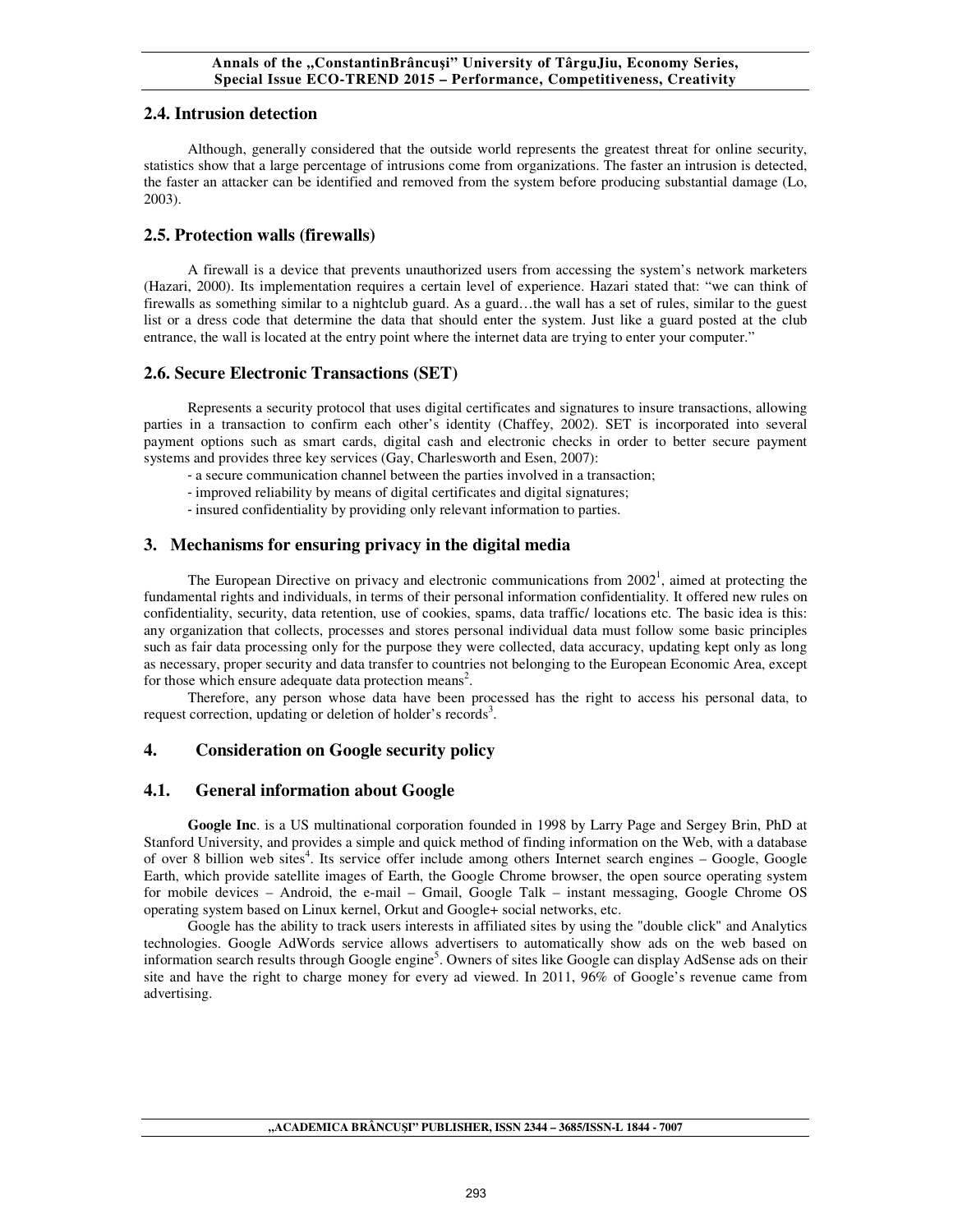#### **Annals of the "ConstantinBrâncuşi" University of TârguJiu, Economy Series, Special Issue ECO-TREND 2015 – Performance, Competitiveness, Creativity**

#### **4.2. Security measures**

Google puts considerable efforts into protecting the users against unauthorized access or alteration, unauthorized disclosure or destruction of information it holds. In this respect, it adopted the following measures:

- SSL encryption using multiple services;

- Provision of two-step verification methods when accessing Google Account and Safe Browsing functions in Google Chrome;

- Revision of information collection, storage and processing, including physical security measures to protect against unauthorized access to systems;

- Restriction of access to personal information, given only to Google staff, contractors and agents who are entitled to find this information to be able to process them on behalf of the company and subject to strict contractual confidentiality obligations.

## **5. Consideration on Google privacy policy**

### **5.1. Google data processing**

Google processes information based on their clients' search activity on the site $6$  and the applications used by them, information such as the spoken language, watched videos, searched places on Google Earth, their IDs device, IP addresses, data regarding cookies and visited destinations, things they like and people who drive the customers' greatest interest.

A cookie is a small piece of text in the browser created by the website that a person accesses. By its help, the website retains information about one's visits, for example, preferred language and other settings. In this way, further visits can be made much simpler and the site turns more useful. Cookies play an important role. Without them, using the Internet would be a more unfriendly experience. Google uses cookies for various purposes. For instance, to retain the customer's navigation preferences, to offer more relevant ads, counting users accessing a page, for customer data protection, etc.

### **5.2. Purposes of data processing described in Google policy**

The reasons for which the company collects and processes customer data are:

- to help the company offer more relevant search results, a more useful and personalized content;

- to provide ads based on customer interests, taking into account the searches or watched videos on YouTube;

- to improve security by means of anti-fraud and abuse protective measures;

- to carry out statistics and measurements.

### **5.3. Customer privacy protection solutions**

Customers can set how Google uses personal information. They can disable interests and can learn how to manage cookies. YouTube viewing history or search history, can opt out of displaying ads based on interests and can learn how to manage cookies<sup>7</sup>.

Google obliges to provide its customers access to personal information. If the information proves to be incorrect, customers can demand for rapid updating or deletion provided the information must be kept for legitimate business purposes or legal cases and circumstances where requests are unreasonably repeated requiring an excessive technical effort (for example, developing a new system or the structural changing an existing practice), which might violate others' privacy or would be extremely impractical.

Google's Privacy Policy applies to all services offered by Google Inc. and its affiliates, including YouTube, Google services on Android devices and on other sites (such as advertising services), but excludes services that have separate privacy policies which have excluded this Privacy Policy.

## **6. Conclusions**

The conclusion that can be drawn from this study is that insurance of security techniques and confidentiality policies on online corporate customers are multiple and have become more bulky. Given the growing concerns of customers and existing strong arguments in the literature, big companies like Google and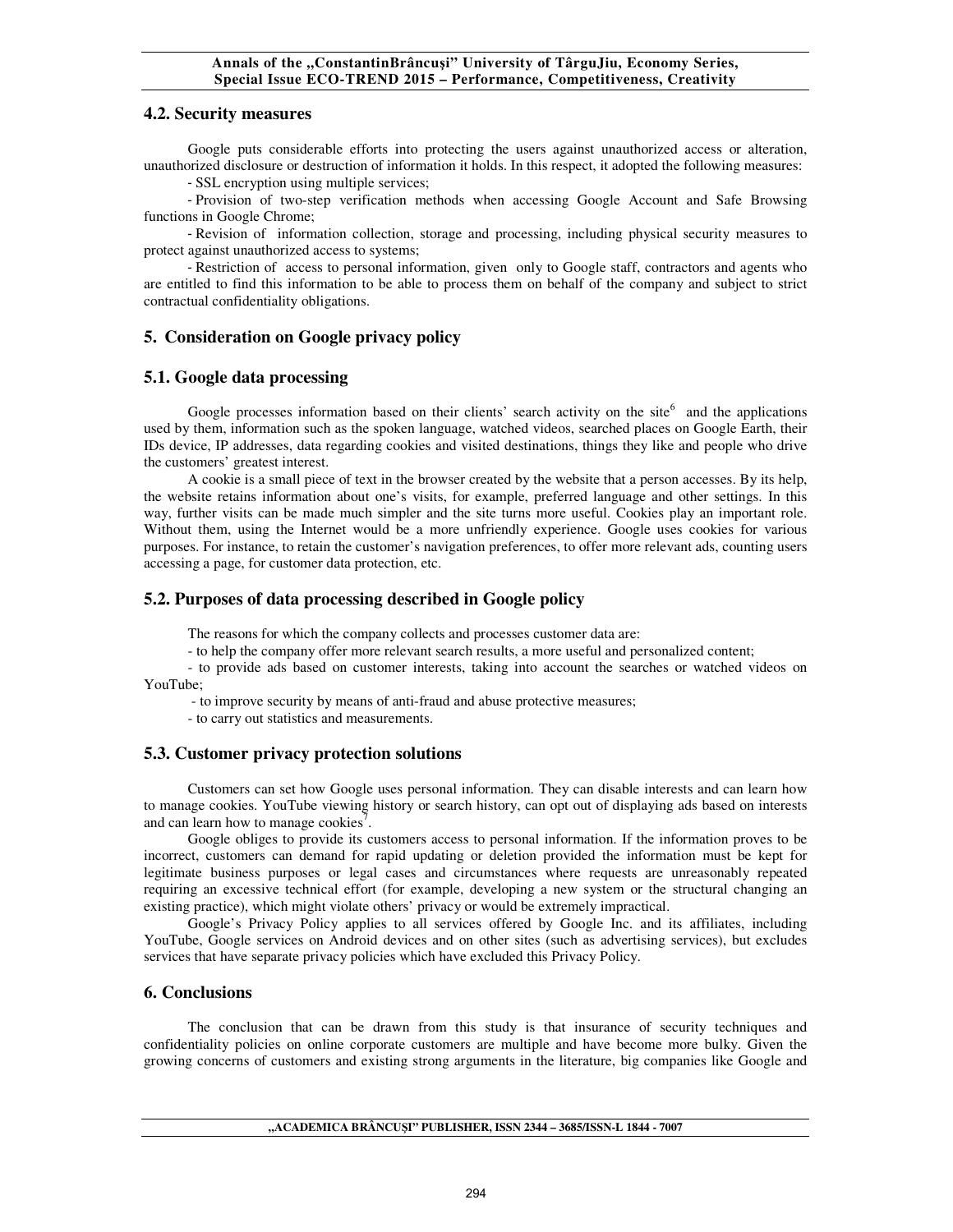#### **Annals of the "ConstantinBrâncuşi" University of TârguJiu, Economy Series, Special Issue ECO-TREND 2015 – Performance, Competitiveness, Creativity**

others have been forced to comply with legal and customer requirements. I believe, however, that the present topic is still a very sensitive one and holds many unknown aspects to the vast majority of users. Even if companies have proceeded to pass a set of rules on security protection and confidentiality, in reality it is the highly specialized language that could raise problems including the bodies called upon to settle any disputes related to the de facto compliance of these rules.

*7 (More information on this can be acquired via www.google.com/policies. Additionally, customers can manage their data privacy options using myaccount.google.com).* 

# **7. Bibliography**

 $\overline{a}$ 

[1]Brice W.*"Electronic signatures in the real world"*, www.messageg.com/security/brice/html;

[2]Chaffey D. [2002], "*E-Business and E-Commerce Management"*, 457, 459, PrenticeHali;

[3] D. Harrison McKnight and Norman L. Chervany, [2002] *"What Trust Means in E-Commerce Customer Relationships: An InterdisciplinaryConceptualTypology "*, International Journal of Electronic Commerce, vol. 6, no. 2, p. 35-59 ;

[4]Esen R. [2002] *"Cyber crime: agrowingproblem",* The Journal of Criminal Law, 66(3), 269 – whereshehighlightsthat the lawlessness on the Internet may lead to lake of trust on the part of consumers; [5]Essinger J. [2001] *"Internet Trust and Security",* Addison-Wesley;

[6]Hazari S. [2000], *"Firewalls for beginners",*www.securityfocus.com/focus/basics/articles/fwbeg.htm;

[7]Jeffrey Chang, BarunDasgupta, *"An investigation of the barriers to E-business implementation in small and medium-sized enterprieses"*, [2015], International Journal of Social, Behavioral, Economic and Management Engeneering, vol. 9, no. 1, p. 26-36;

[9] Lo J. [2003] "*Denial of Service or "Nuke' Attacks"*, www.irchelp.org/irchelp/security;

[10] Murray J, [2003] *"Public key infrastructure digital signature and sistematic risk"* JILT Vol. 1;

[11] Richard L. Brandt,[2011] "*One click – Jeff Bezos and the rise of Amazon.com",*Portofolio Penguin;

[12] Richard Gay, Alan Charlesworth, Rita Esen [2007], *"Marketing on-line – A Customer-Led Approach"*, Oxford University Press;

[13] Stallings W. [2002] *"Introduction to Secure Electronic Transaction (SET)*", www.informit.com;

<sup>&</sup>lt;sup>1</sup>(It's about the Directive 2002/58 / EC of the European Parliament and of the European Council of 12 July 2002 *concerning personal data processing and privacy protection in the digital communications sector (Directive on privacy and electronic communications)).* 

<sup>&</sup>lt;sup>2</sup>(If a host country does not have the appropriate level of protection, it must comply with one of the following: *data subjects have agreed to the terms, the transfer is required by law, the transfer is made to establish a contract with the data subject or on behalf of the data holder, transfer is necessary for obtaining legal advice or for the prevention of injury or great damage; data is an abstract from a public status register).* 

<sup>&</sup>lt;sup>3</sup>(In Romanian Law there is law no. 677 of 21 November 2001, amended and supplemented, regarding the

protection of individuals with regard to personal data processing and the their free movement).<br><sup>4</sup>(At the end of 2007 it was ranked to be the strongest global brand, based on criteria such as value in millions *dollars (\$ 86,057,000 US), and by users perception).* 

<sup>&</sup>lt;sup>5</sup>(Issue 1/2012 of the prestigious German news magazine "Der Spiegel" published an article about Google titled *"Fishermen in the ocean of data" on January 2. 2012. The subtitle was: "Google determines what is important and what is not in this world", referring to the manner and order in which the Google search engine displays its search results).* 

<sup>&</sup>lt;sup>6</sup>(And other companies have done and do likewise. In 1999, Amazon bought a small online service called *PlanetAll which, based on book sales, identifies people's postal codes and e-mail addresses. Amazon has used this information to recommend books to people with similar tastes and preferences identified by the system. In a speech from 1998, Jeff Bezos, the company president stated: "What we can do is to use advanced technologies like collaborative filtering and others to speed up the discovery process. Therefore, if today you have a chance of 1:1,000 to come across a book to be hooked by the moment you walk into a bookstore, we want to use technology to be able to know you in person and increase the odds to 1:300. Then to 1:100. And then, in several years of work to get to a 1:50 chance and so on. It is something that the world will highly appreciate. Great traders have not ever had the chance to know their customers in a truly personal manner. Electronic commerce will make this possible."Throughout its way, the company had to change this practice, offering buyers an option not to be included in the information share program).* 

<sup>[8]</sup> Jay R. & Hamilton A. [2003] *"Data Protection: Law&Practice",* Sweet and Maxwell;